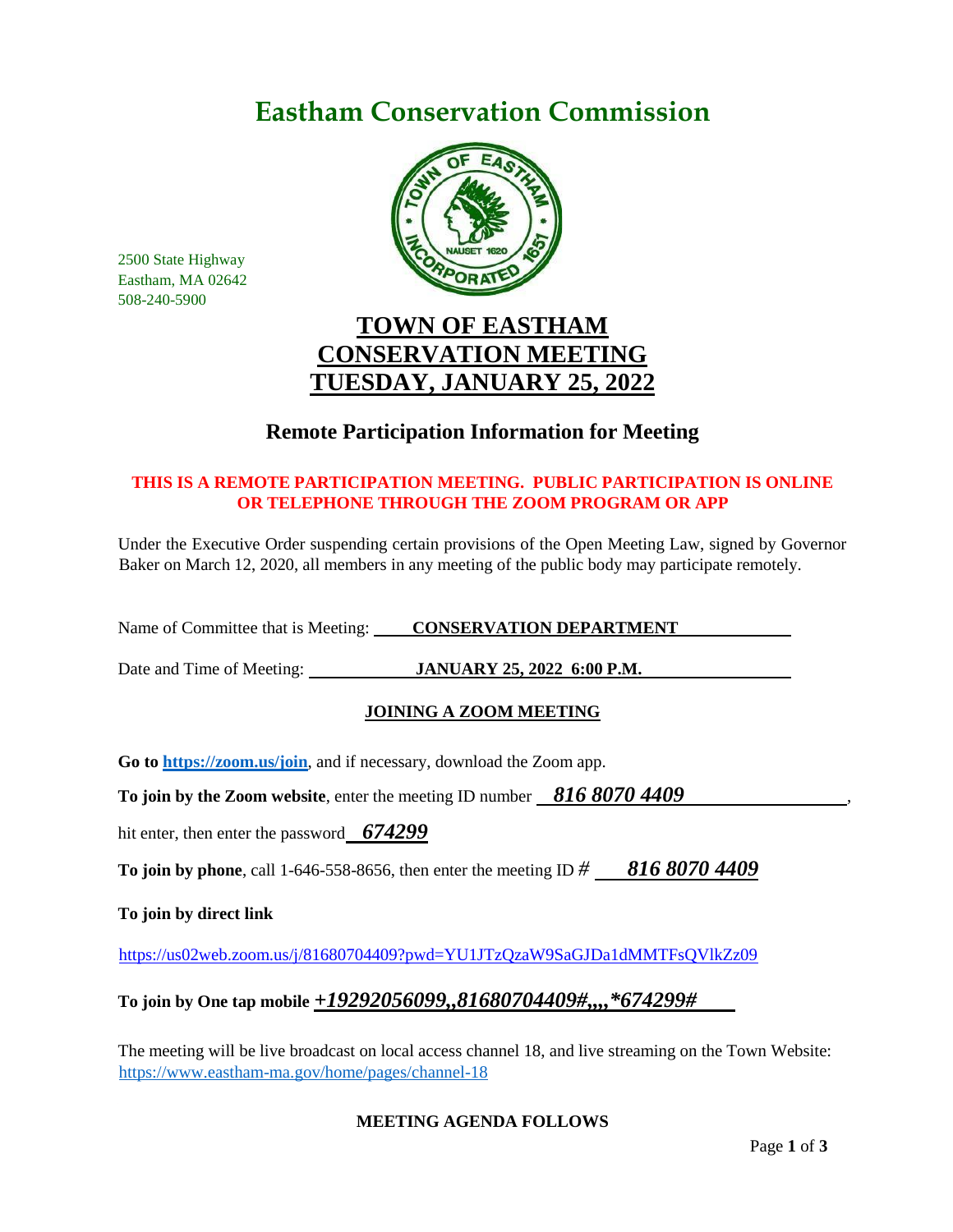## **Eastham Conservation Commission**

2500 State Highway Eastham, MA 02642 508-240-5900



#### **AGENDA**

**Conservation Commission Meeting 6:00 P.M, Tuesday, January 25, 2022 Earle Mountain Room Eastham Town Hall 2500 State Highway Eastham, MA. 02642**

#### **REMOTE PARTICIPATION ONLY (See Conservation Commission Website for Details)**

The Eastham Conservation Commission will hold a public meeting on Tuesday January 25, 2022 at 6:00 PM pursuant to Massachusetts General Law (MGL) Ch. 30A, Sections 18-25 (Open Meeting Law), MGL Ch. 131, Section 40 (Wetlands Protection Act) and Ch. 155 of the Code of the Town of Eastham (Eastham Wetlands Protection Bylaw), in order to consider the following:

#### **PUBLIC HEARINGS**

**Continuation of Notice of Intent filed by George F. C. & D. Sui-Wen.** Applicant proposes to dismantle and rebuild existing rock revetment and proposes 73 cubic yards of annual nourishment at property located at 6 Nans Way, Map 07, Parcel 514A.

#### **ADMINISTRATIVE MATTERS**

**Plan Change Request for SE 19-1824** for water line installation at property located at 10 Cliff Road, Map 18, Parcel 047.

**Administrative Review filed by Jon Mason.** Applicant proposes to remove 5 trees at property located at 20 Cedar Lane, Map 21, Parcel 059.

**Administrative Review filed by Sarah Mumford.** Applicant proposes to remove 2 trees at property located at 55 Clark's Point Road, Map 14, Parcel 85M.

**Continuation of Plan Change Request for SE 19-1826** for two locust trees to be removed at property located at 245 Mill Road, Map 15, Parcel 024.